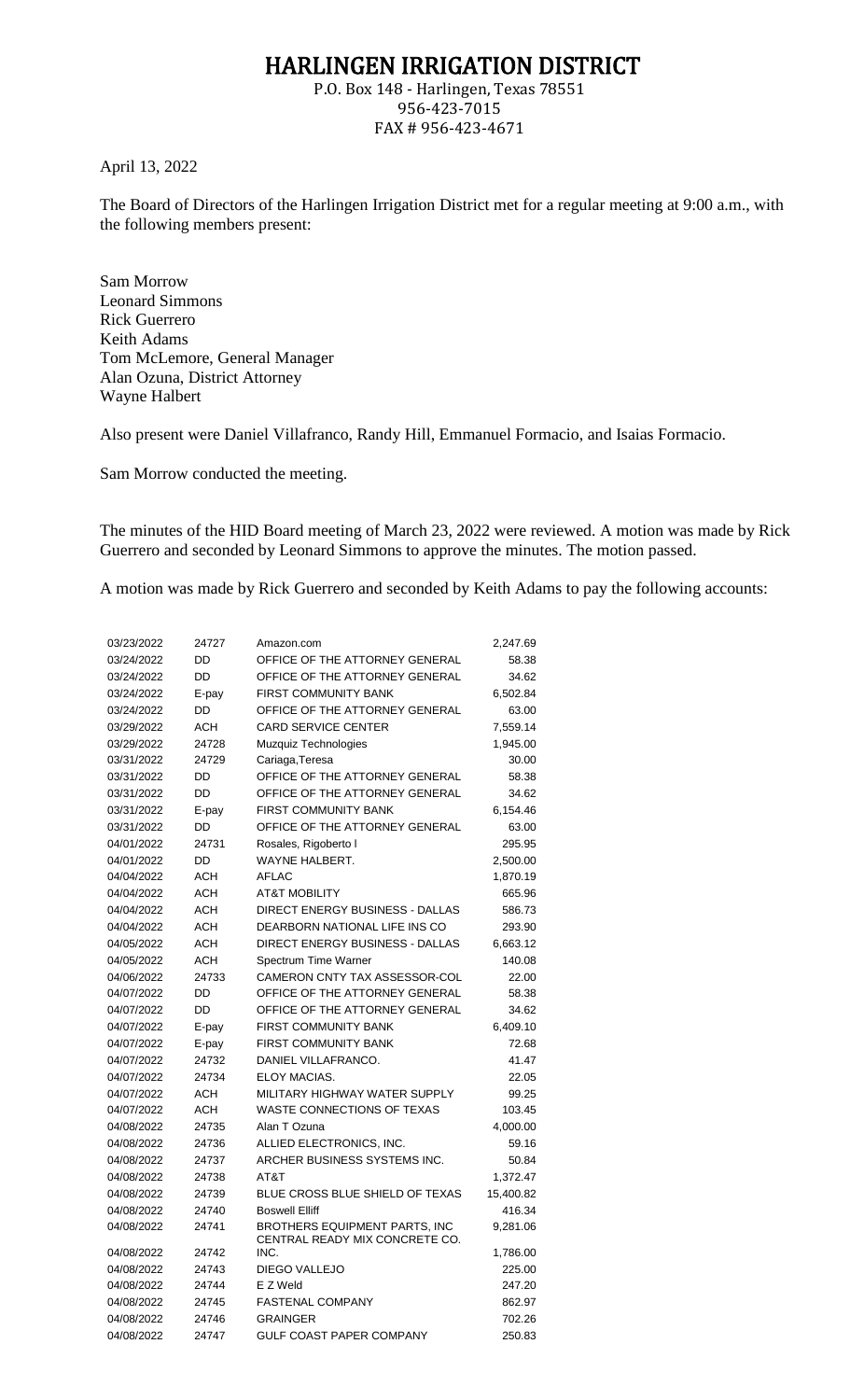| 04/08/2022 | 24748 | <b>H &amp; V EQUIPMENT</b>              | 22.06     |
|------------|-------|-----------------------------------------|-----------|
| 04/08/2022 | 24749 | HARLINGEN WATERWORKS SYSTEM             | 324.86    |
| 04/08/2022 | 24750 | Higginbotham Insurance Agency           | 540.91    |
| 04/08/2022 | 24751 | HOME DEPOT CREDIT SERVICES              | 109.43    |
| 04/08/2022 | 24752 | <b>Innovative Block</b>                 | 2,015.33  |
| 04/08/2022 | 24753 | J.V. Equipment, Inc.                    | 62.98     |
| 04/08/2022 | 24754 | JOHNNY'S TRUE VALUE                     | 39.54     |
| 04/08/2022 | 24755 | <b>Lawson Products</b>                  | 3,873.91  |
| 04/08/2022 | 24756 | LEWIS ELECTRIC MOTORS INC.              | 80,536.03 |
| 04/08/2022 | 24757 | Marcia Appia Civil Infrastructure       | 8,539.79  |
| 04/08/2022 | 24758 | MCCOY'S BUILDING SUPPLY CENTER          | 687.21    |
| 04/08/2022 | 24759 | O'REILLY AUTO PARTS                     | 2,817.79  |
| 04/08/2022 | 24760 | Reyes, Jose.                            | 100.00    |
| 04/08/2022 | 24761 | Robles, Ezikiel                         | 199.50    |
| 04/08/2022 | 24762 | SOILEAU INDUSTRIES                      | 2,294.43  |
| 04/08/2022 | 24763 | SOUTH TEXAS BOLT & SUPPLY               | 153.45    |
| 04/08/2022 | 24764 | Sunbelt Rentals Inc.                    | 1,310.62  |
| 04/08/2022 | 24765 | T & W Tire                              | 129.95    |
| 04/08/2022 | 24766 | TDR Inc.                                | 3,487.84  |
| 04/08/2022 | 24767 | Triple S Steel Holdings Inc.            | 6,435.53  |
| 04/08/2022 | 24768 | <b>VICTORIA STEEL &amp; SUPPLY INC.</b> | 406.94    |
| 04/11/2022 | 24769 | ARCHER BUSINESS SYSTEMS INC.            | 45.00     |
| 04/11/2022 | 24770 | <b>BROTHERS EQUIPMENT PARTS, INC</b>    | 22,806.36 |
| 04/11/2022 | 24771 | <b>BULLRIDER WESTERN WEAR</b>           | 849.94    |
| 04/11/2022 | 24772 | <b>BURTON</b>                           | 1,019.02  |
| 04/11/2022 | 24773 | CENTRAL READY MIX CONCRETE CO.<br>INC.  | 1,414.00  |
| 04/11/2022 | 24774 | Esparza Pest Control                    | 175.00    |
| 04/11/2022 | 24775 | <b>FUSION</b>                           | 144.83    |
| 04/11/2022 | 24776 | <b>GOODE ELECTRIC CO.</b>               | 613.80    |
| 04/11/2022 | 24777 | <b>MATHESON TRI-GAS INC.</b>            | 405.99    |
| 04/11/2022 | 24778 | <b>NUECES POWER EQUIPMENT</b>           | 1,745.74  |
| 04/11/2022 | 24779 | T & W Tire                              | 40.00     |
| 04/11/2022 | 24780 | <b>Texas Land Reclamation</b>           | 463.50    |
| 04/11/2022 | 24781 | New Core Inc.                           | 385.20    |
| 04/11/2022 | 24782 | <b>Nutrien</b>                          | 4,167.00  |
| 04/11/2022 | 24783 | <b>CINTAS</b>                           | 2,228.47  |

## The Motion passed.

The following Subdivisions were submitted for approval:

Oak Ranch Estates Phase -3 - 20.32 acres of land, out of Bk 11 Survey 42 & 297, Stuart Place Sub. Cameron County, TX. Recorded in Vl-5 pg-6 map records of C.C., TX. Being out of the tract of land described in Vl-21340 pg-231 official records of Cameron County, TX.

A motion was made by Leonard Simons and seconded by Rick Guerrero to approve the subdivision. The motion passed.

Sendero Estate Subdivision - Being 1.00 ac. of land, more or less, out of Bk 74, Lon C. Hill Sub. As recorded in Vl-2, pg-25 of the Cameron County map records and being out of the Southeast corner of a 19.55 ac. tract conveyed from Betty Schmidt to Cygar, I P by warranty deed dated April 19, 2016 and recorded in Vl-21715, pg-213 of the Cameron County official records.

A motion was made by Leonard Simons and seconded by Rick Guerrero to approve the subdivision. The motion passed.

The following petitions for exclusion were submitted for acceptance:

1.10 acres Lot 8 Block 2 Lomita Subdivision – Samuel & Martha H. Davila A motion was made by Leonard Simmons and seconded by Rick Guerrero to accept the petition. The motion passed.

9.32 acres Oak Ranch Estates Phase-3, Block 11 Stuart Place Subd Survey 42 & 297 – RL Properties Holdings LLC

11 acres Oak Ranch Estates Phase - 3, Block 11 Stuart Place Subd. Surveys 42 & 297 – RL Properties Holdings LLC

A motion was made by Leonard Simmons and seconded by Rick Guerrero to accept the petitions. The motion passed.